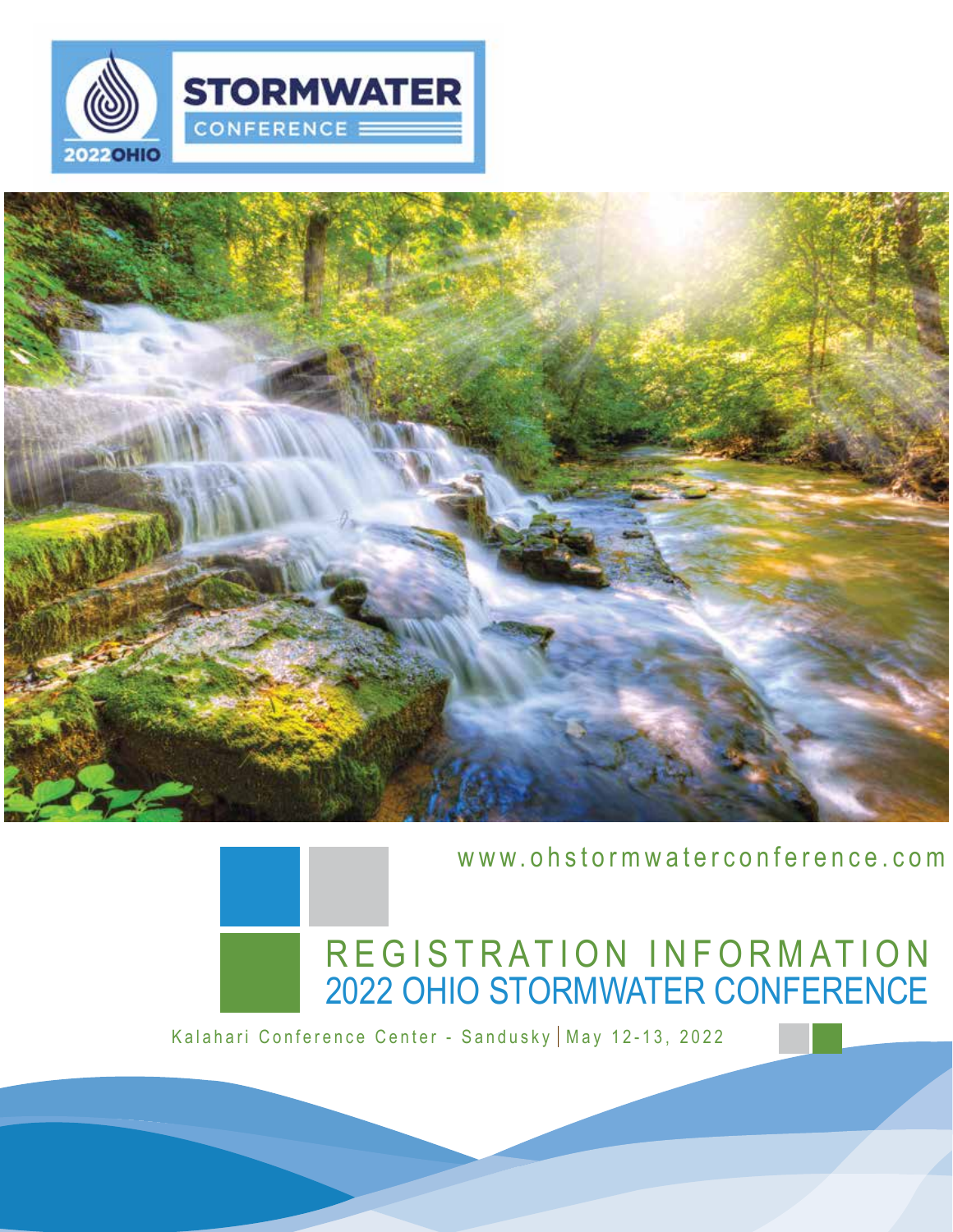# Ohio Stormwater Conference 15th Annual

# Conference Overview

Recognizing that watershed and stormwater management involves people of varying disciplines and degrees of experience, our conference engages speakers experienced in many aspects of stormwater or water resource management. Speakers will address: examples of planning and design; new standards being developed; incorporating environmental goals into traditional stormwater areas; practice effectiveness; program administration and management; communications; as well as meeting regulatory requirements. Beyond learning from listening and dialogue with speakers, the conference provides an excellent opportunity to meet, network and collaborate with peers.

# Who Should Attend?

Planned by a committee of professionals who deal with stormwater issues on a daily basis, the conference is appropriate for public and private engineers, planners, policy makers, scientists, managers, and elected officials throughout Ohio and the region. Those interested in innovative solutions to common issues relating to stormwater management should attend.

# Continuing Education

A Certificate of Attendance will be provided to all individuals who attend the conference. This certificate, along with a copy of the agenda, will assist individuals needing to document professional development hours for their technical profession. We are also seeking to get approved hours from a variety of professions. Please contact Harry Stark with any questions at 216-385-5248 or harry@tinkerscreekwatershed.org.





# In-Person at Kalahari

# Conference Center

Kalahari Resort and Conference Center is located at 7000 Kalahari Drive, Sandusky, Ohio 44870. Complete directions can be found on the conference website.

# Virtual Information

Starting May 16th, all presentations will be available online virtually. You can reister for virtual only or inperson. All in-person attendees will have access to the virtual sessions.

# Hotel Information

The Conference Committee has secured group rates for the Kalahari Resort and Conference Center. We are pleased to announce that the Conference has secured a group rate of \$127 per night for the conference.

### Booking Website:

https://book.passkey.com/e/50154717

Go to the conference website and under hotel/travel is a direct link to the reservation page.

Note: The Resort Fee has been waived and will not be charged on any guest room. The standard wording on their website and confirmation letters though cannot be changed so it will reference the Resort Fee but no fee will be assessed.

# Presented By

The Ohio Stormwater Conference is presented annually by Tinker's Creek Watershed Partners and the Ohio Stormwater Association.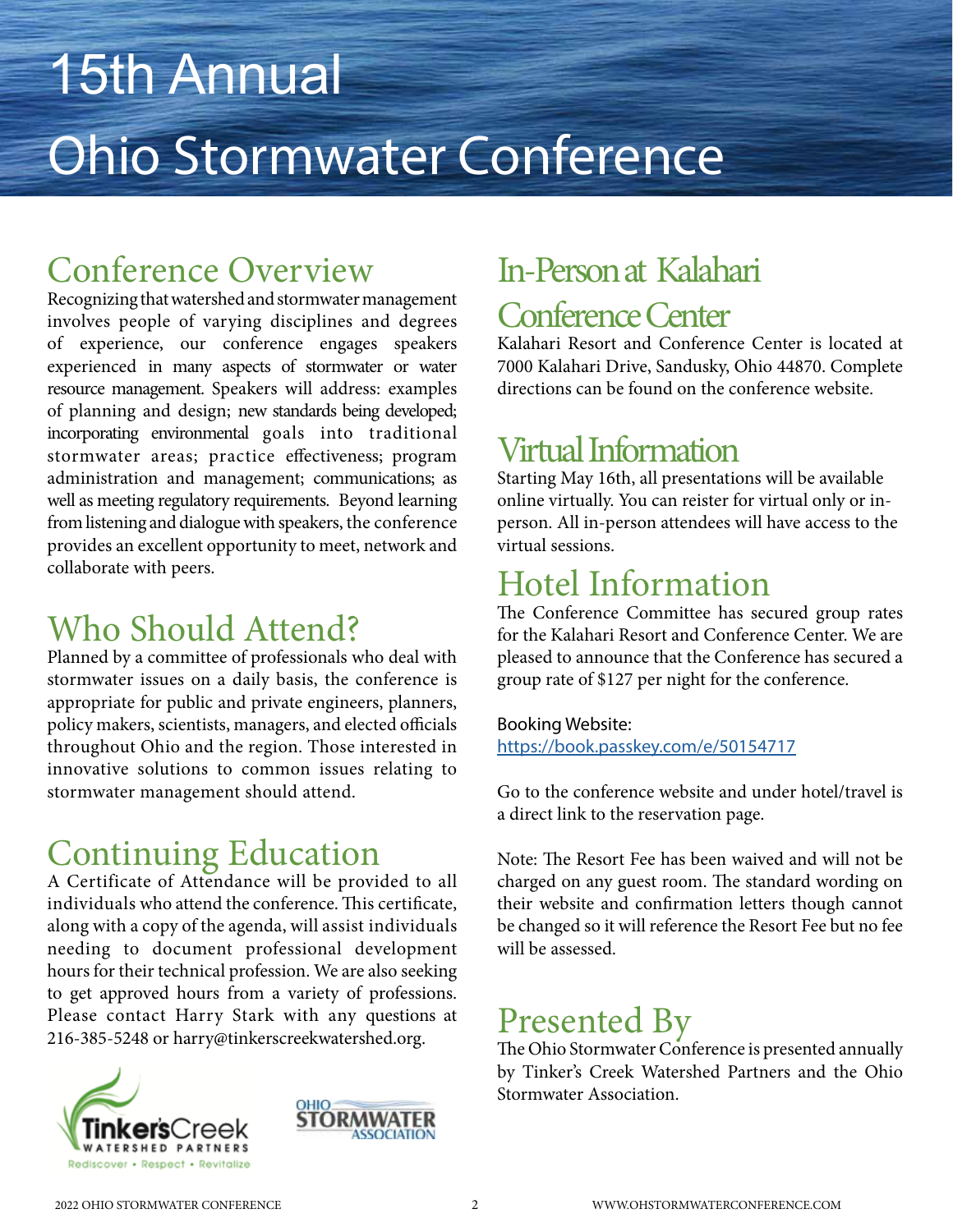# Conference Schedule

# The Below Schedule is Subject to Change

# Thursday, May 12, 2022

Exhibit Area Open 9:00 a.m.. - 7:30 p.m. 7:00 a.m. - 8:30 a.m. Registration / Breakfast 8:15 a.m. - 12:00 p.m. Concurrent Sessions with breaks 12:00 p.m. - 1:30 p.m. Luncheon 1:30 p.m. - 5:30 p.m. Concurrent Sessions with breaks 5:30 p.m. - 7:30 p.m. Opening Reception

# Friday, May 13, 2022

Exhibit Area Open 9:00 a.m. - 1:00 p.m. 7:30 a.m. - 8:30 a.m. Registration / Breakfast 8:15 a.m. - 12:00 p.m. Concurrent Sessions with breaks 12:00 p.m. - 1:00 p.m. Luncheon 1:00 p.m. - 3:00 p.m. Concurrent Sessions with breaks

# Registration Type/Fee

| Attendee                                                            | Speaker  |         | Student Scholarship |
|---------------------------------------------------------------------|----------|---------|---------------------|
| \$225.00 In Person (\$250 after 4/20/22)                            | \$100.00 | \$95.00 | S95.00              |
| \$150.00 Virtual/Webinar of all presentations starting May 16, 2022 |          |         |                     |

#### Registration Includes:

- Unlimited admission to the sessions of your choice on both days
- Access to all recorded presentations after the event.
- Admission to morning breakfasts on both days and all breaks
- Admission to luncheons on Thursday and Friday
- Admission to the Reception on Thursday

## Register online ohstormwaterconference.com

Questions? Contact us at 216-385-5248 or e-mail at harry@tinkerscreekwatershed.org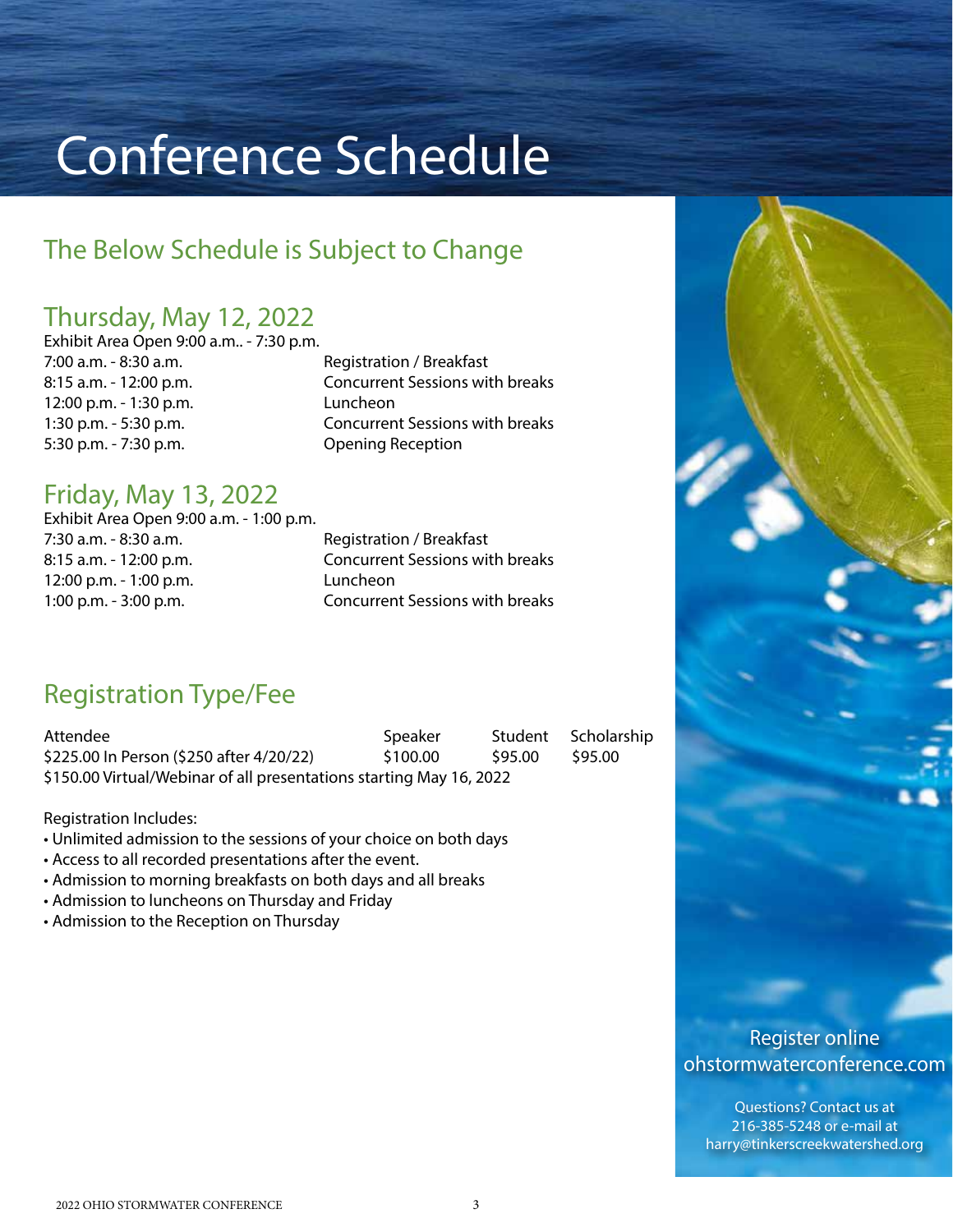# MS4 Boot Camp May 11, 2022

Whether you have been recently designated a Municipal Storm Sewer System (MS4) community or you have been working with the MS4 program for years, come learn about how other communities meet the requirements of the permit. Join us, virtually, to better understand permit requirements and compliance challenges from other MS4 communities and Ohio EPA stormwater staff. This training will provide all the information and tools your community needs to manage a successful MS4 program compliant with the latest Ohio stormwater general permit. The session will wrap-up with a Q&A session, where you may ask all your program questions and receive program-experienced answers.

Topic: MS4 Bootcamp Time: May 11, 2022 09:00 AM Eastern Time (US and Canada) WMAO / OSWA Members: US\$ 20.00 Non-Members: US\$ 50.00 Register here: https://wmao.org/content.aspx?page\_id=4002&club\_id=259593&item\_id=1647705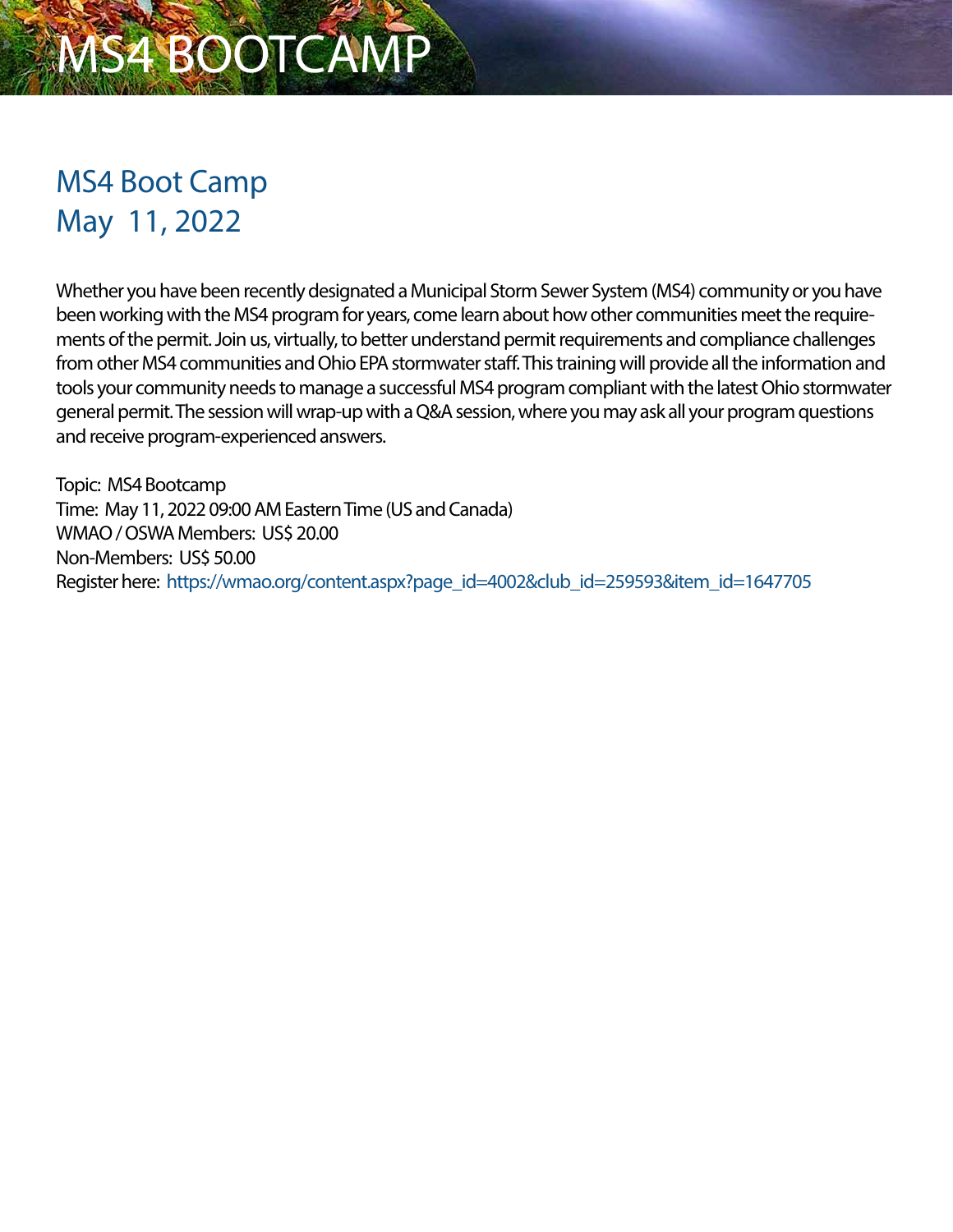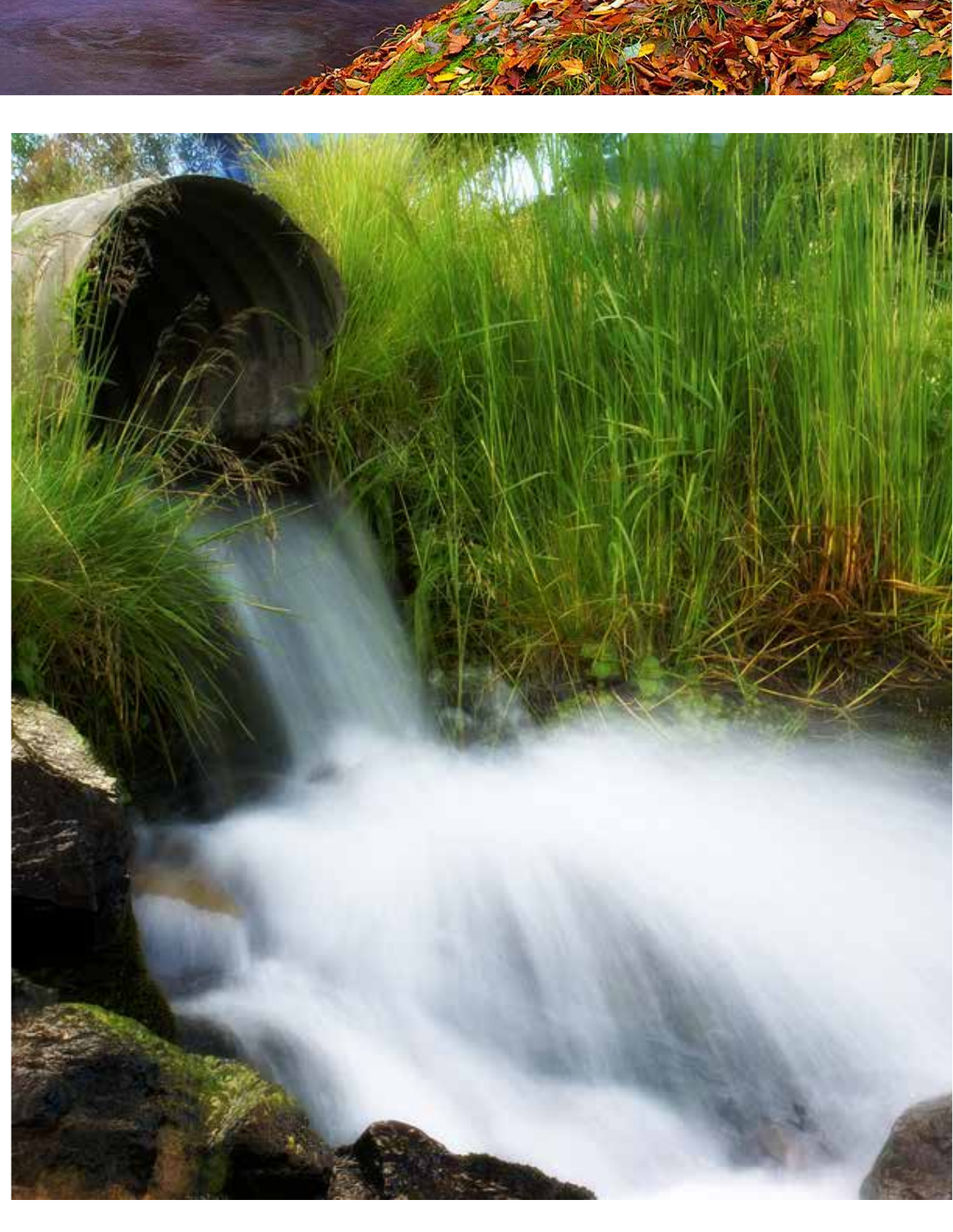# Program Sessions and Topics

## **Opening and Keynote**

#### **Thursday 8:15 - 9:30 am**

Division of Surface Water Program Updates, Infrastructure Funding, and the Maumee Watershed Nutrient TMDL: Wasteload allocations for MS4s and load allocations for storm water.

Tiffani Kavalec, Chief, Division of Surface Water

Josh Griffin, Lake Erie Program Manager, Ohio Environmental Protection Agency

### **Monitoring, Inspection, and Maintenance**

#### **Thursday 10:00 - 11:00 am**

Effects of Land Use on Urban Stormwater Quality and Quantity

Ian M. Simpson, Ohio State University

Monitoring of stormwater hydrology, quality, and temperature at sewer outfalls from 18 urban watersheds provided data that is currently limited in Ohio. With these data, we found explanatory variables that can be used to predict stormwater characteristics and target hot spots of pollution to better optimize stormwater management design.

#### **Thursday 11:10 am - 12:10 pm**

Fiscally Responsible and Better-than-Expected Stormwater Infrastructure using Sensor Systems

Joseph Diekfuss, P4 Infrastructure

Todd Weik, CBC Engineers and Associates

Matthew Kamenick, StormTrap

This presentation will showcase new technology and analytical methods, accepted by the Wisconsin Department of Natural Resources, that documents health and performance of in-service stormwater infrastructure. Several project examples and a case study will be discussed.

#### **Thursday 1:30 - 2:30 pm**

A Tale of New Cities (and Engineers)

Jakob Hamlescher and Lauren Conard, Cuyahoga Soil & Water Conservation District

Cuyahoga Soil and Water shares lessons learned for establishing meaningful working relationships and instituting consistent standards when working with new communities or new staff.

Asset Management: Data-Driven Risk Assessments to Develop a Stormwater Program

#### Kelly Kuhbander, P.E., LEED AP, Strand Associates, Inc.

How should a community prioritize stormwater projects while balancing CIP budgets? Where might the next stormwater pipe failure occur? This asset management approach utilizes data-driven, risk-based assessments to better understand asset needs and prioritize projects based on the probability and consequence of failure.

#### **Thursday 2:40 - 3:40 pm**

Case Study: Integrated Tools for BMP Inventory and Inspection Programs Jessie Fears, Geosyntec Consultants

Tool-based platforms allow program managers and implementers to streamline, manage, and use data in more efficient and effective ways. This presentation will provide case studies highlighting client experiences using the tool to update and manage BMP inventories and review the benefits and efficiencies of this approach.

#### When SWP3 Inspections Go Sideways

Chris Vasco, Cuyahoga SWCD

Construction sites present challenges with regard to implementing BMPs to control stormwater runoff, and routine SWP3 inspections do not always go according to plan. When a routine SWP3 inspection goes sideways, and an illicit discharge has great potential to occur or is actively occurring, how should this scenario be handled?

#### **Thursday 4:00 - 5:30 pm**

Conducting Stormwater BMP Inspections During the Pandemic

Saya Qualls-Hickey, Hazen and Sawyer

During early 2020, Hazen and Sawyer conducted inspections of 45 stormwater BMPs for the City of Nashua, NH. Inspector training and inspection procedures were adjusted to comply with COVID protocols. The inspections yielded a prioritized list of recommended BMP maintenance and/or repairs.

#### How Technology is Evolving Stormwater Data Collection & Analysis Rylan Farr, Apex Companies, LLC

Technology is changing the way we collect information in the field to make quality decisions to reduce environmental liability and risk and is essential to this process. By relaying quality information from the field, a comprehensive program can be established to achieve compliance and reduce stormwater quality issues.

#### Stormwater and the Infrastructure Bill

Josh Herchl, Advanced Drainage Systems

Just kidding, play on words there friends, there are obviously more than \$1.2T ways our region will benefit. But if you're reading, you're a numbers person, and this presentation will dig into the numbers, the programs, the funding, and the timing for Ohio and surrounding states, specifically relating to stormwater.

#### **Friday 8:15 - 9:15 am**

GIS for MS4 Compliance at Lorain County Stormwater Management District Mark Rufener, K.E. McCartney & Associates, Inc.

Matthew Arnold, Lorain County Stormwater Management District

Lorain County Stormwater Management District developed a fully integrated GIS with access to photos and construction plans of infrastructure, inspection and maintenance agreements for stormwater control measures, complaint tracking, inspections, and custom reporting. Join us as we share how this program was developed and what we learned along the way.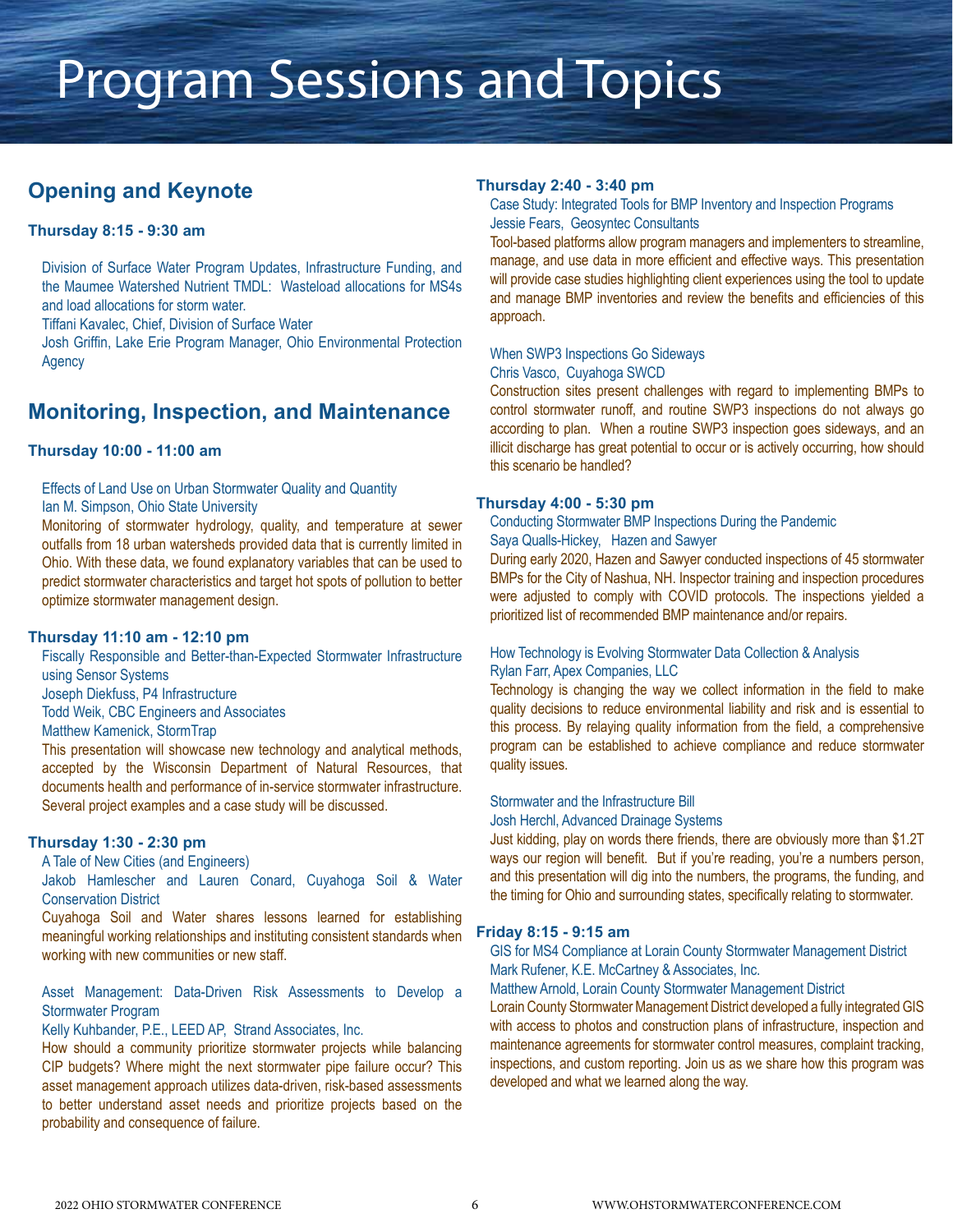Stormwater Project Delivery in a Supply and Labor Challenged World Michael Cook, Advanced Drainage Systems, Inc.

Engineers and project managers currently face unprecedented challenges that impact their ability to deliver a completed project to the owner in an efficient manner. Rising costs, limited labor supply, lead times, transportation, and COVID impact projects costs and schedules. We will analyze new ideas and strategies to best navigate these challenges..

#### **Friday 9:45 - 10:45 am**

Water Quality: Steps for Understanding and Implementing an NPDES **Monitoring** 

Juliana Morelli, POWER Engineers, inc.

How does a permittee set up a successful monitoring program? What records should be maintained to show that an approved methodology was used in the monitoring process? Can effluent limitations be predicted and where should an outfall be located to aide in compliant discharges? Answers to these questions will be provided.

#### **Friday 11:00 - 12:00pm**

Innovative Approach to Agricultural Storm Water Runoff Sampling John Hoffman and Jessica Begonia, Alloway

EnviroGo trailers were recently deployed at the Defiance County Agricultural Cascades as part of a nutrient monitoring study. EnviroGo explores innovative ways to collect grab samples, composite samples, monitor and record weather using a mobile sampling platform with net zero energy usage.

Detection of the Novel Coronavirus in Urban Stormwater

Ryan Winston, Ohio State University

Stormwater collected at outfalls in central Ohio was tested for genes of the novel coronavirus. The virus was detected in 88% of collected samples, suggesting fecal contamination of stormwater by human or non-human mammal waste.

#### **Friday 1:00-2:00 PM**

How to Identify and Resolve River Intrusion in Collection System Julie Qiuli Lu and Hazem Gheith, Arcadis

A case study for Columbus, OH proved the procedure is vital to identify river intrusion condition that generated nearly 50-100 MGD of river water in the collection system during two big events in 2020. Available GIS and FEMA maps were used to identify the potential locations for river intrusion.

#### Curving Concrete Pipe: What a Relief

Kevin Wojciechowski and Jesse Rufener, GPD Group

This project was designed as a result of flow monitoring and modeling of the separate sewers in the area. High amounts of I/I were observed in the common trench sanitary system. Two of five phases have been constructed. Post-construction monitoring confirmed modeling efforts and the need for additional phases.

#### **Friday 2:00 - 3:00 pm**

Using Skimmers in Sediment Basins & Post Construction Stormwater Ponds Brian Free and Warren Faircloth, J.W. Faircloth & Son

Floating surface drains, commonly referred to as skimmers, are an effective way to reduce sediment loads and the velocity of stormwater. We will discuss the fundamentals of selecting, sizing, installing, inspecting, and maintaining skimmers for both temporary sediment basins and permanent stormwater ponds.

### **Watershed Planning and Restoration**

#### **Thursday 10:00 - 11:00 am**

Teamwork Makes the Stream Work: Construction Design/Build Perspectives Christina Znidarsic, Davey Resource Group Mark Szakacs, Jr, Marks Construction

A discussion of the design/build delivery method primarily from the construction perspective. Challenges and successes will be identified using case studies and a little humor.

Beaver Dam Analogs as a Pollutant Removal Tool

Michael Thompson, Meadville Land Service

Beaver dam analogs use on-site materials to create stable stream systems and are another approach available to allow designers to reconnect a stream to its floodplain. This method can save construction costs and time and help the client to meet pollutant reduction goals.

#### **Thursday 11:10 am - 12:10 pm**

Stormwater Curriculum and Student Engagement in Restoration Planning Scott Lenhart, Laura Frost, and Eric Diefenderfer, Boardman Glenwood Junior High School

Boardman Glenwood Junior High School students and teachers will discuss their involvement in a restoration project that daylights a headwater stream in a new 15-acre passive stormwater park. The restoration project will help alleviate community flooding and improve water quality. See how student immersion positively impacted the project..

#### Uncovering Streams in Washington DC - A Citywide Daylight Study Joe Arrowsmith, Straughan Environmental

The history of every city is written in its waterways. From 2020-2021, Straughan completed a grant-funded effort to provide DOEE with an interactive online educational tool to tell the story of the waterways in Washington, DC with both an eye towards the past and a hope for the future.

#### **Thursday 1:30 - 2:30 pm**

Save The Lake!!!...or Should We?: Balancing Science and Passion Jeff Jowett and Michael Blair, Northeast Ohio Regional Sewer District

A beloved Ohio lake holds special historical and aesthetic significance to its surrounding residents. Unfortunately, the lake's Class 1 dam is failing, and it provides minimal regional stormwater benefit. How do you respond to a community's emotional attachment to an aesthetic lake when science can't justify its multi-million dollar replacement?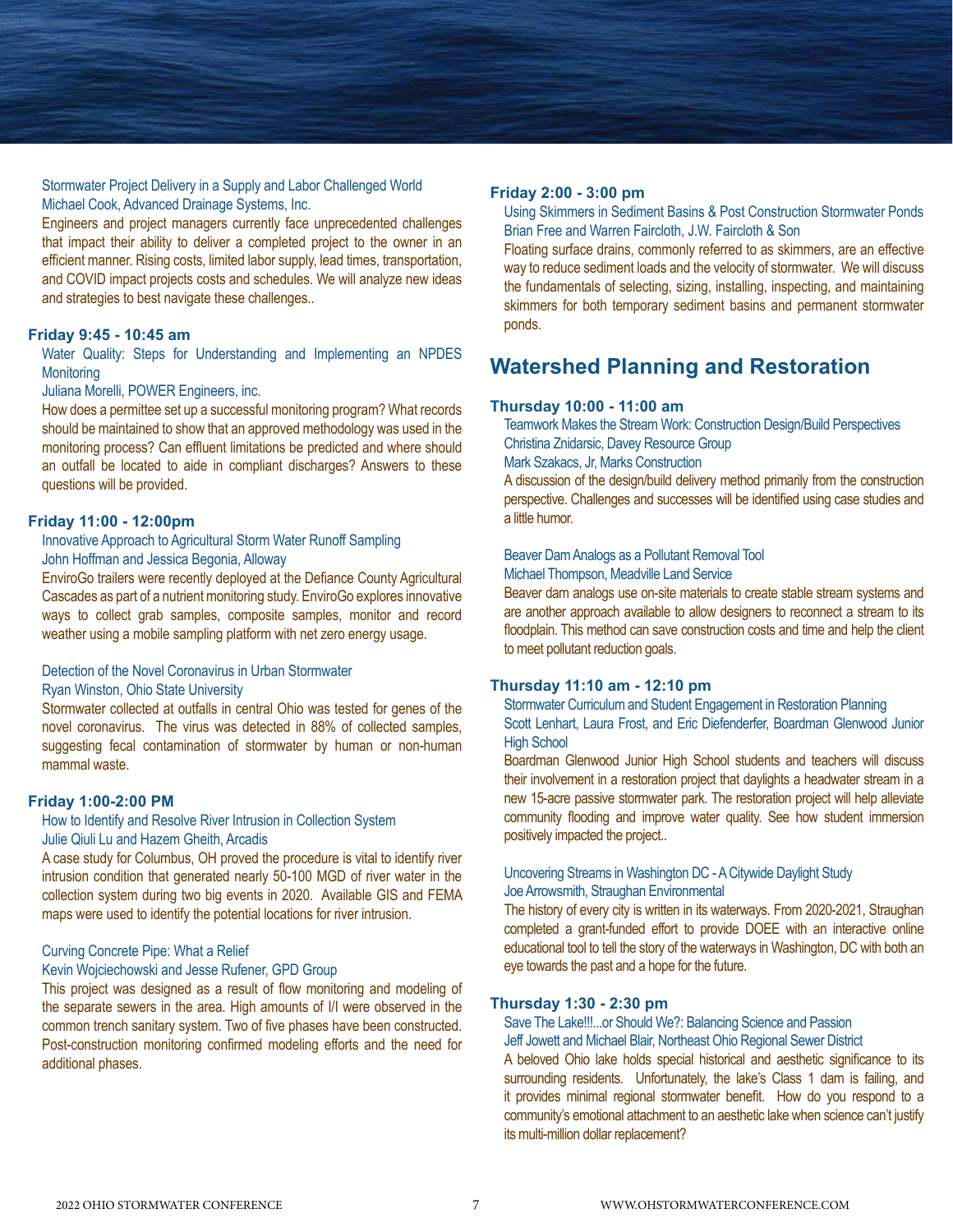#### **Thursday 2:40 - 3:40 pm**

Restoration of Gorge Falls and the Cuyahoga River near Akron Troy Naperala, AECOM Matt Lascola, GPD Group

The speakers will discuss the Gorge Dam removal project. This ongoing, multiyear project will have significant positive benefits to the Cuyahoga River. The presentation will focus on the engineering and scientific approach to developing a safe and effective dam removal scheme while planning for the ecological restoration of the river.

#### **Thursday 4:00 - 5:30 pm**

From farmland to wetlands, restoration at the Redhorse Bend Preserve Kevin Grieser, Biohabitats

This session highlights a recent H2Ohio wetland restoration project along the Sandusky River and the restoration techniques that were used to restore 55 acres of marginal farmland to emergent marsh, floodplain, and riparian forest, and meadow and how they met the goals of the H2Ohio Program.

Putting the S back in Stream: Stream Restoration in Mentor Josh Myers, Chagrin River Watershed Partners

Christina Znidarsic, Davey Resource Group

Chagrin River Watershed Partners and Davey Resource Group will discuss a restoration project completed in the City of Mentor. Several restoration techniques were utilized on 650 linear feet of stream channel and 1 acre of riparian area to improve water quality, stabilize eroding stream banks, and increase habitat. Win-

#### Win! Opportunities and Benefits of Removing Dams to Restore Watersheds Mark Pennell and Katherine Fontaine, Burgess & Niple

Are you considering dam removal or interested in learning about dam removal? This presentation provides attendees background on the process and considerations to aid in evaluating whether to remove a dam and provides specific examples of projects that have accomplished watershed and green infrastructure improvements and restoration.

#### **Friday 8:15 - 9:15 am**

Marco-Polo: Finding Funding to Combat Effects of Climate Change Betsy Ehler, Burgess & Niple Eric Saas, ODNR Steve Ferryman, Ohio Emergency Management Agency

Steven Malone, OEPA

Join this session to learn more about existing Ohio and federal grant resources that can fund solutions for climate change and what's next for upcoming federal resources in the stimulus legislation pipeline.

#### **Friday 9:45 - 10:45 am**

GIS-based Data Management and Visualization for Regional Stormwater Management Planning

Sarah Fuller, Wade Trim

Leila Jackson, Northeast Ohio Regional Sewer District

Overview of GIS-based data management and visualization for the Northeast Ohio Regional Sewer District's Chagrin River/Lake Erie Direct Tributaries Stormwater Master Plan. This presentation describes integrating inspection data, modeling results, and stormwater master planning standards, and demonstrates how to comprehensively present master plan recommendations across a regional stormwater service area.

Process-based Ecological Restoration – what does this mean for streams? Suzanne Hoehne, Biohabitats

Ecological restoration must consider natural systems as diverse and dynamic. Restoration of Stage 0 systems is a process-based approach for alluvial based systems that restores key physical processes, which in turn restores missing ecological processes. This presentation will examine the approach and look at some recent Ohio project examples.

#### **Friday 11:00 - 12:00pm**

Rise of the Clones: Unisexual Mole Salamanders in Restored Wetlands Mike Benard, Case Western Reserve University

Sarah Rehner, Northeast Ohio Regional Sewer District

Michael Liptak, EnviroScience Inc.

Unisexual mole salamanders showed a positive response to forested wetland/vernal pool restoration at the Euclid Creek Dugway Storage Tunnel System Mitigation project. The project included constructing vernal pools in existing forests, enhancing and preserving existing wetlands, and restoring forested wetlands in an extremely urbanized landscape.

#### **Friday 1:00-2:00 PM**

Floodplain Wetlands Can Cost-effectively Reduce Nutrient Loads and Stream Erosion

Bob Hawley, Shelby Acosta, and Nora Korth, Sustainable Streams, LLC

Insights from design/modeling of numerous bankfull/floodplain wetland projects completed in partnership with US Fish and Wildlife, US EPA, and Clermont Soil and Water will be presented. Benefits include expanded flood storage, restored offchannel habitat, improved water quality, reduced erosion, and socioeconomically sustainable sources of high-quality topsoil.

#### **Friday 2:00 - 3:00 pm**

Big Darby Creek, Watershed And Special Permit Conditions Overview Wesley Sluga and Andrew Philips, OEPA

Big Darby Creek is a unique and highly valuable waterbody. Come learn about what makes it so special and how it is being protected. Developers, engineers, and plan reviewers should attend to better understand the requirements for development under Ohio's NPDES Construction General Permit in the Big Darby watershed.

### **Stormwater Practices, BMPs, Planning and Design**

#### **Thursday 10:00 - 11:00 am**

Irishtown Bend Stormwater and Green Bulkhead Design Challenges Biljana Sverko, PE, CFM, Osborn Engineering

Tom Denbow, Biohabitats

Located in historic Irishtown Bend in Cleveland, Ohio, this \$45 million public improvement project includes slope stabilization and bulkhead installation to prevent hillside slope failure from blocking the Cuyahoga River. Stormwater improvements like water quality ponds and green bulkhead were developed to meet the NPDES discharge requirements.

#### **Thursday 11:10 - 12:10 pm**

Field Notes from Eagle Creek

Dave Gleason, Stantec

This presentation steps through the process of planning, collecting, and managing a multi-discipline, multi-season field data collection program in support of one of Northwest Ohio's largest flood control projects. Hear how the field team organized and reviewed data collected over dozens of miles on more than 100 properties.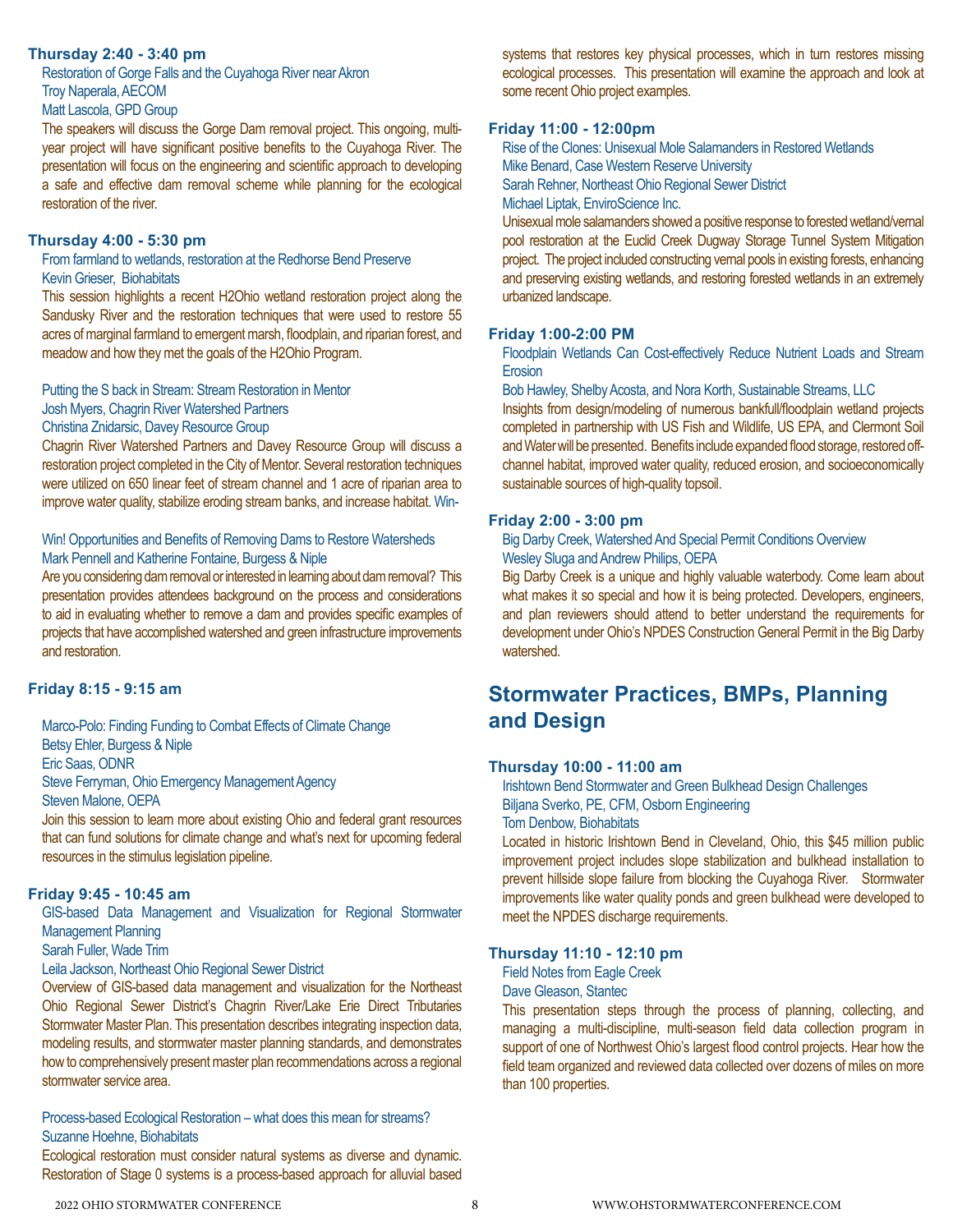Restoring Nature and Its Services to Urban Neighborhoods in Oregon Gregory A. Buhoveckey, P.E., The Mannik & Smith Group, Inc. Don Nelson, City of Oregon

The City of Oregon and The Mannik and Smith Group, Inc. will present how the Urban Runoff Capture and Otter Creek Restoration Project reduced streambank and channel erosion, reconnected Otter Creek to the adjacent floodplain, created wetland and wildlife habitat, and increased natural, passive recreational green space within the urban neighborhoods.

#### **Thursday 1:30 - 2:30 pm**

Rainwater and Land Development Manual: New and Updated Material Justin Reinhart, OEPA

Ohio EPA began a process last year to update the Rainwater and Land Development manual. This presentation details recently completed and in-process revisions to certain post-construction stormwater management practices. The key changes to technical design criteria for runoff reduction and extended detention practices is the focus of our discussion.

#### Can Biofilters Remove Phosphate and Grow Plants?

Andy Erickson, St. Anthony Falls Laboratory, Univ. of MN

This presentation will share performance results from biofilter mesocosms over three summers that measured filtration rate, phosphate concentration, and vegetation growth. With this information, stormwater practitioners will be able to design better biofiltration practices that capture phosphorus and support healthy vegetation while also maintaining adequate filtration rates.

#### **Thursday 2:40 - 3:40 pm**

Stormwater Management Fails - Are You Making the Same Mistakes? Carla Regener, Cuyahoga SWCD

Come learn from others about what not to do! This presentation will review common on-the-ground problems associated with the design, installation and maintenance of post-construction BMPs. Using real-world examples, attendees will learn how they can avoid these issues on their next project.

#### Implementing Stormwater Design on a Highly Complex and Unique Site Laurel Christian, Strand Associates, Inc.

The steep topography and limited space at the Cincinnati Art Museum located in the combined sewer area proved challenging to implement stormwater management. Our approach incorporated the long-term vision of the Museum to develop a comprehensive Stormwater Master Plan on this unique and challenging site.

#### **Thursday 4:00 - 5:30 pm**

Adapting Our Design Approach for a Changing Climate Danny Ketzer, Burgess & Niple

The global climate is predicted to become more extreme in the coming decades. However, we often base design on historic storm records. This presentation will discuss three broad approaches to achieve a system that functions as intended, despite a changing climate, each with challenges, costs and constraints.

#### Core Stormwater Management Strategies: Ohio & Beyond John Swartzbaugh and Mike Mills, Burgess & Niple

Stormwater management requirements vary by state, with some being more stringent than others. This presentation will discuss case studies in three states. Each project uses a unique approach to stormwater management, including gray and green infrastructure. The case studies will include design considerations and project results..

There are fines? The impact of PSD on BMP performance Chris Allen, Contech Engineered Solutions LLC Decades of BMP performance data has made it clear that the particle sizes of suspended solids in stormwater impact how well a BMP can remove those solids. By reviewing multiple studies, this presentation will highlight the importance of clarifying current performance standards and regulations with a target PSD.

#### **Friday 8:15 - 9:15 am**

A Fresh Look at an Existing Stormwater Issue

Taymour El-Hosseiny, HDR

Grace Mclnerney, City of Columbus, Division of Sewerage and Drainage The Krieger Court project was identified to alleviate known drainage issues at and near the Krieger Court retention basin. The recommended improvements include modifications to the existing retention basin outlet and new storm sewer downstream of the retention basin. With a fresh look, the design team identified a feasible solution

Tree systems for sustainable stormwater management and healthy growth Paul Iorio, StormTree

Tree filter systems integrate common street trees with stormwater management as a viable and sustainable alternative to traditional end-of-pipe practices in achieving volume control and nutrient reduction, while providing non-compacted soil for healthy and vigorous tree growth and maintaining pavement support.

#### **Friday 9:45 - 10:45 am**

Feeling Constrained by your Floodplain? Let's Stormwater Master Plan! Tom Dietrich and Liz Miller, Gresham Smith Holly Boyer, City of Columbus, Department of Public Utilities

This presentation highlights successes and challenges of developing a comprehensive stormwater master plan, addressing constraints of the regulated floodplain, coordination across City departments, and complex regulatory requirements. Lessons will be presented from Gresham Smith's work on the City of Columbus's Jackson Pike Wastewater Treatment Plant Stormwater and Floodplain Improvements Project.

#### **Friday 11:00 - 12:00 pm**

NEPA for Beginners

Rick Fitch, Burgess & Niple

The National Environmental Policy Act (NEPA) became effective in 1970. Does NEPA pertain to my project? What does it take to comply with the Act? When does NEPA need to be satisfied for funding? Join B&N's Rick Fitch, AICP to learn the answers to these and other questions.

#### Performance Testing and Overview of an Innovative Biofiltration System Derek M Berg, Contech Engineered Solutions LLC

Stormwater management regulations have shifted toward stormwater management solutions that mimic natural processes. This has led to the greening of stormwater ordinances and increased reliance on BMPs subcategorized as green infrastructure. Results of recent lab and field monitoring of a innovative high rate biofiltration practice will be presented.

#### **Friday 1:00 - 2:00 pm**

#### North Reservoir Dam Improvements - An Innovative Overtopping Solution Pete Nix, Tetra Tech

North Reservoir is a high-hazard embankment dam constructed in 1908 that is now severely deficient and out of compliance. An innovative overtopping design addressed the spillway deficiency, allowed construction to occur at full pool, and minimized impacts to the adjacent landowners.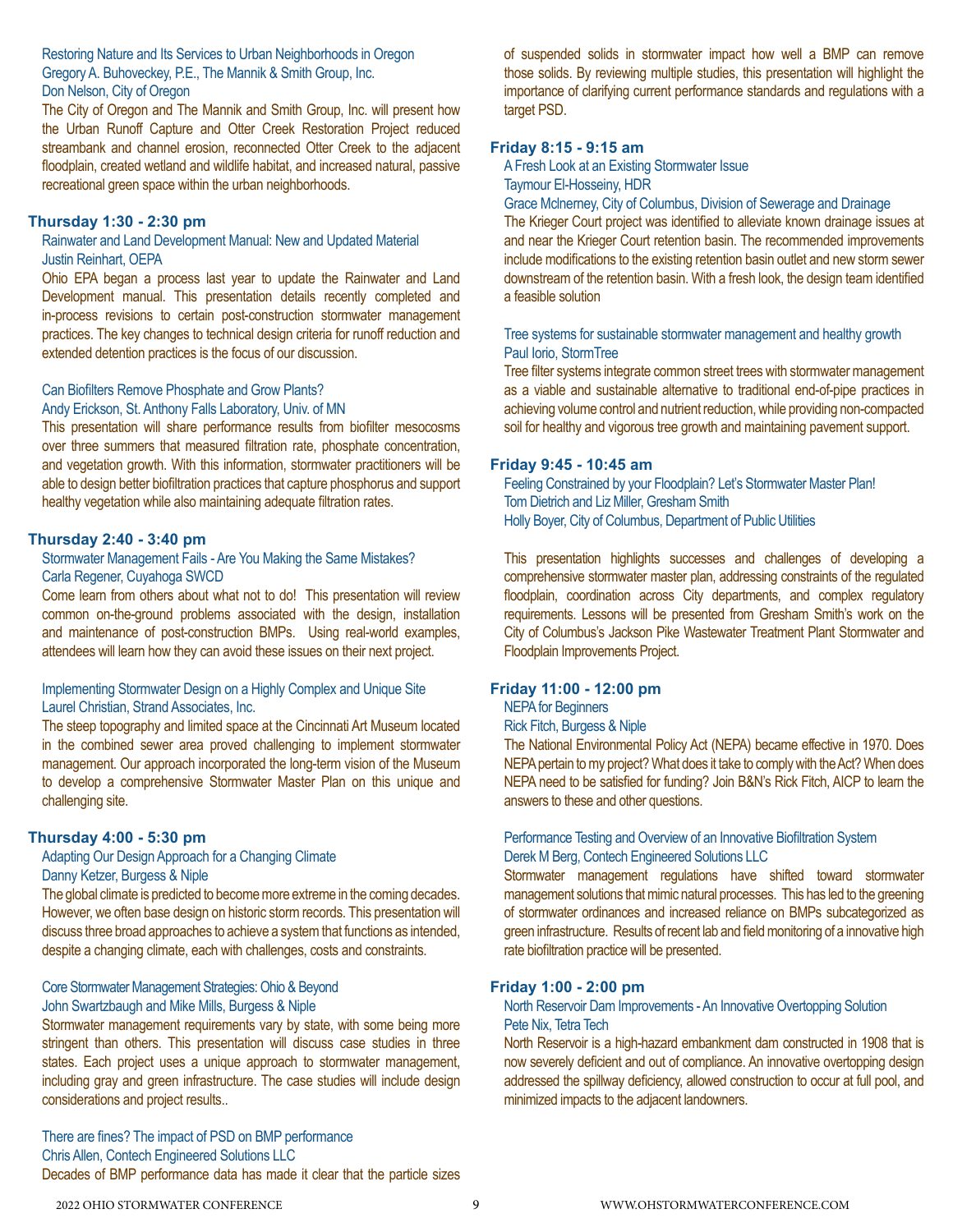Resilient & Sustainable Stormwater Conveyance with a 100 Year DSL Kevin Hendrickson and Matthew Mace, Advanced Drainage Systems The demand for both resiliency and sustainability in engineering design, construction, and resource management is a growing trend throughout the U.S. This presentation will discuss infrastructure options that narrow the funding gap by choosing materials that are not only time, installation, and weather resilient but also sustainable through recycling.

### **Stormwater Retrofits**

#### **Thursday 10:00 - 11:00 am**

Lancaster County Municipalities Implementing Stormwater Controls for Pollutant Reduction Credits

Kara Kalupson and Brandon Williams, Rettew Associates

Through case studies, this presentation will showcase the different strategies MS4 municipalities in Lancaster County, Pennsylvania, are taking to implement stormwater control projects that achieve required pollutant reductions as costeffectively as possible. The presentation will include the benefits and challenges inherent in each strategy.

#### **Thursday 11:10 - 12:10 pm**

Smart Watershed Network Management - Cleaner Water, Healthier Communities Dayton Marchese, OptiRTC

The 2021 Report Card for America's Infrastructure highlights real-time control systems that leverage complex modeling, cloud computing, and predictive analysis as an innovative way to raise Stormwater's D grade. This presentation will detail how Albany, NY is leveraging smart watershed network management to improve quality of life in the community.

#### First Successes of the Trash Trap Program in Toledo

Edith Preciosa Kippenhan and Julianne Badreddinne, City of Toledo The City of Toledo, with funding from a GLRI Trash-Free Great Lakes grant, installed multiple devices in waterways to capture trash before it gets to Lake Erie. This presentation will discuss the challenges and successes of the first year of the project.

#### **Thursday 1:30 - 2:30 pm**

Cost-Effective Stormwater Basin Retrofit Screening Tool for Northern Ohio Bob Hawley and Nora Korth, Sustainable Streams

Kimberly Brewster Shefelton, Chagrin River Watershed Partners Sustainable Streams developed a stormwater basin retrofit screening tool to be used by the Central Lake Erie Basin Collaborative, a network of northern Ohio watershed organizations and initiatives, and Collaborative partners. Learn about the development and use of this tool to improve water quality for Ohio's streams and Lake Erie.

#### **Thursday 2:40 - 3:40 pm**

Transforming a Utility into a Park: Morgan Street Reservoirs Revitalization Kellie Pike and Katherine Holmok, Environmental Design Group Oberlin owns 2 Class II dams built 100 years ago. A 2018 ODNR Inspection noted numerous remedial measures, so the City hired EDG to develop alternatives for the site. The selected alternative would remove the structures from ODNR's jurisdiction. This presentation outlines the 20-month process to develop, plan, and construct.

Predictive Weather Technology for Water Quality Benefits in Large-Scale Detention Chris Rust and Kelly Kuhbander, Strand Associates, Inc.

This evaluation demonstrates the potential water quality benefits of using modern

technology to regulate stormwater flow rates more effectively from two existing large-scale detention facilities at the CVG airport. Reducing erosive flows in downstream watersheds is anticipated to result in measurable improvements to hydromodification or stream erosion in Northern Kentucky.

### **Green Infrastructure**

#### **Thursday 4:00 - 5:00 pm**

Embracing Stormwater Wetlands within Urban Neighborhoods Scott Hostetler, CCM, Anser Advisory

David Wright, City of Akron

Infrastructure changes within a dense neighborhood invites many challenges—from local resident opposition, to coordination, scheduling and safety. This presentation will highlight how the City of Akron, Ohio integrated the construction of six separate green infrastructure sites within one urban neighborhood.

Green Infrastructure In Lieu Fee Ivan Valentic PLA, GPD Group Colette Easter, PE, Louisville MSD

This presentation will provide an overview of challenges solutions encountered during the development of a GI Calculator to support a feein-lieu-of program that will implement several GI measures throughout the MSD service area by utilizing funds from local development projects.

#### **Friday 8:15 - 9:15 am**

Landscape Scale GI Maintenance, Lessons Learned from Cincinnati and Cleveland

Bekah Strait and David Gamstetter, Davey Resource Group

Large scale stormwater control measures (SCMs) require expansive solutions to maintaining peak performance. The presentation will provide examples of SCMs and identify key factors that are critical to ensuring attractive and functional GI. Examples will cover inspection protocol, reporting, communication techniques, and routine as well as unexpected maintenance concerns.

#### **Friday 9:45 - 10:45 am**

Winter De-icing of Permeable Interlocking Concrete Compared to **Asphalt** 

#### David R. Smith

The environmental and economic damage to lakes and recreation income from deicers is well known. Permeable pavements have demonstrated the need for less deicers and hold the potential to slow or stop degradation of lakes and streams in northern climates. This presentation demonstrates deicer reductions from permeable interlocking concrete pavement.

### Planning Large GI Programs Using Automated Tools

Khaled Abdo, Arcadis

This presentation details the steps to generate a GI siting tool that provides a consistent and fast processing approach to identify the most favorable site locations that meet the siting objectives as defined by the user.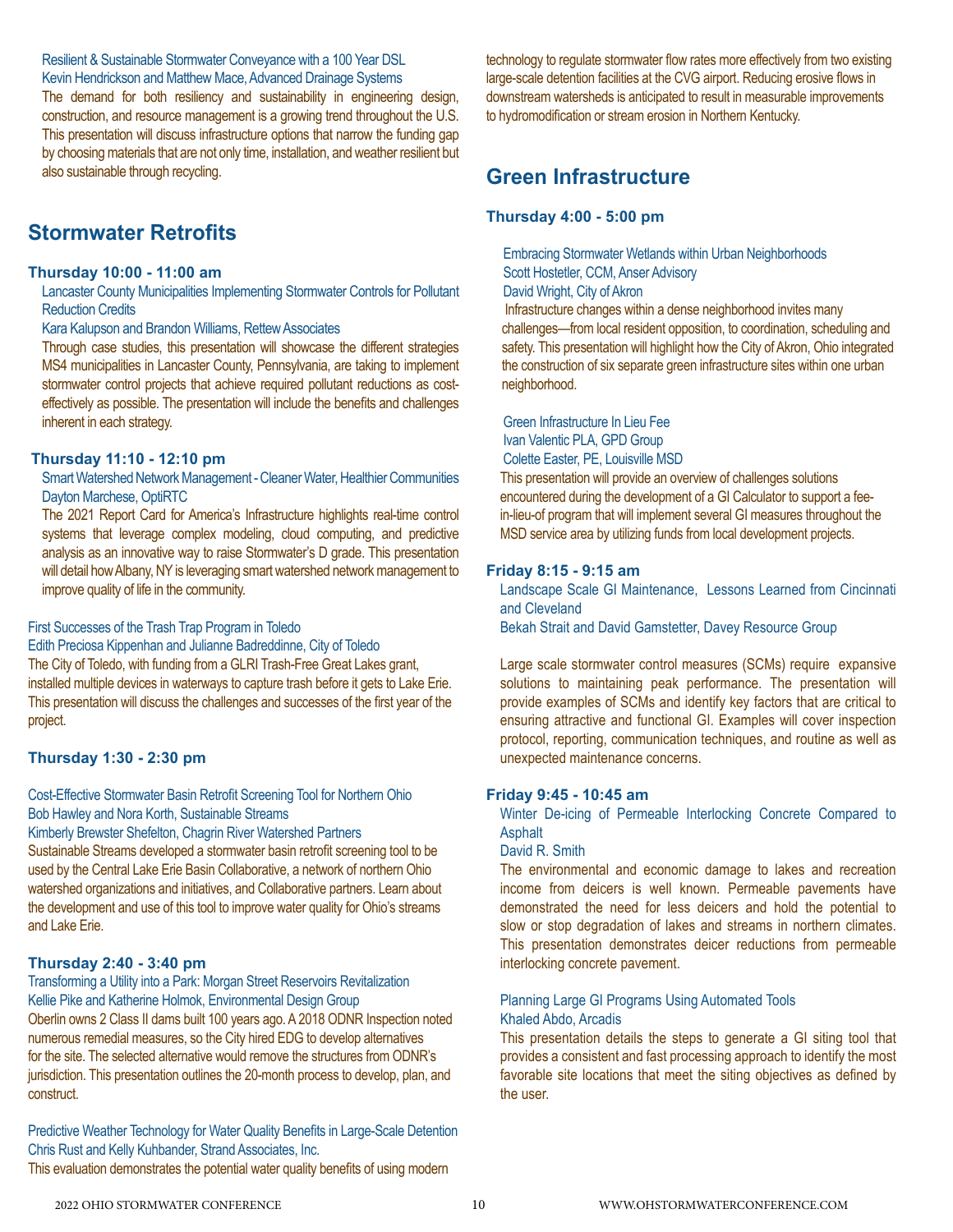#### **Friday 11:00 - 12:00 pm**

Low Impact Development & Green Infrastructure Doug McCluskey, Everett J Prescott

This course is designed to provide an education on how to utilize green infrastructure and low impact development strategies to manage stormwater. In addition to being low-cost when compared to conventional grey infrastructure, GI/LID strategies offer several benefits that will be discussed.

#### **Friday 1:00 - 2:00 pm**

2021 GSI Designer Survey--The Results

Rob Woodman, PE, Ferguson Waterworks

Civil engineers and landscape architects were asked 30 questions about green infrastructure endeavors from design, to installation, to maintenance. The results are interesting and may serve as a goal to embrace more collaboration and consideration to specific details in future GSI projects..

#### **Friday 2:00 - 3:00 pm**

Restoration Planning: Stormwater Parks in Urban Watersheds Mark Delisio, CT Consultants

Jason Loree, ABC Stormwater District

The ABC Stormwater District acquired a 15-acre property in the headwaters of an urban watershed. This impaired Mahoning River tributary is subjected to urban runoff, channelization, and loss of riparian area. The proposed project will transform the property into a passive stormwater park, including daylighting the stream and floodplain restoration.

#### Next Generation Stormwater Master Planning

Matthew Jones and Kathleen Smith, Hazen and Sawyer

Stormwater challenges are becoming more complex and dynamic. Tools like 2D modeling, dynamic dashboards, and interactive visualizations provide increased utility and longevity of master planning efforts, better addressing stormwater challenges and communicating those solutions to key stakeholders.

### **Roundtable**

#### **Thursday 10:00 - 11:00 am**

Ohio EPA

John Matthews, Jason Fyffe, OEPA

Representatives from Ohio EPA will provide regulatory updates and answer audience questions.

### **Modeling and Research**

#### **Thursday 11:10-12:10 pm**

Flood Mitigation in a Canal Community

Alex Litofsky and Nancy Russell, OHM Advisors

The City of Reminderville has a unique stormwater drainage system that challenges conventional thinking about flood mitigation. Collaboration with the community was key to developing a solution, amid environmental and budget constraints, from a complex stormwater model and alternative scenario analysis.

Stormwater Cost Analysis Comparison of Green Infrastructure versus Gray **Infrastructure** 

MaryAnne Hejna and Josiah Denson, CT Consultants

The Village of Chagrin Falls performed a stormwater study to understand existing conditions in one of its watersheds that experiences historical flooding. Once flow monitoring and model calibration were completed, a series of green and gray alternatives were analyzed. The presentation will summarize the proposed models and economic outcomes.

#### **Thursday 1:30 - 2:30 pm**

Project Prioritization through Quantifiable Metrics David Anderson, Stantec

George Remias and Rachel Webb, Northeast Ohio Regional Sewer District The lack of stormwater management regulations during the peak development period has created the need for extensive, costly improvements to reduce flood risk. Come learn about an exhilarating prioritization process that leverages model data to cost-effectively sequence projects based on probable annual risk score reductions at flooded assets!

#### **Thursday 2:40-3:40 pm**

How Aerial Data Acquisition Enhances Municipal Stormwater Planning Mark Delisio, CT Consultants

Various technologies are available today which make aerial data acquisition cost effective. Understanding the technologies, the typical project delivery process for acquiring aerial data, uses and benefits of the data, accuracy ranges, and costs will all help communities determine when/how to utilize available technologies that can advance your stormwater program.

#### **Thursday 4:00 - 5:30 pm**

Litter Data: Getting to the Root of the Problem Jeff Kirschner, Litterati

What if we empower a global community to create a litter-free world? What started with one person picking up a single cigarette has grown into a worldwide movement that has cataloged, mapped, and collected over 15,000,000 objects, materials, and brands.

#### Talking Trash

Phillip Taylor, Hydro International

In collaboration with the City of South Portland and Cumberland County Soil and Water Conservation District, this long term study has been collecting, sorting, and weighing trash since 2016. Do you know your trash? Our trash talk may surprise you!

#### Setting The Standard For Trash and Litter Capture

#### Greg Williams, StormTrap

This presentation will discuss the new ASTM Standard Test Method for Determining Trash and/or Debris Removal Performance of Manufactured Treatment Devices. It will review the various device designs and test procedures used in the standard and review data tested under this standard as it becomes available.

### **Legal**

#### **Friday 8:15 - 9:15 am**

Ohio Water Law 101

Louis McMahon, McMahon DeGulis LLP.

Curious about the underlying legal principles that drive stormwater planning? This presentation will review the basics surrounding the multiple sources and regulators of water law in Ohio. Highlights include common law property and tort doctrines, local authority, state regulation and federal jurisdiction.

#### Water Law 102: Basic Legal Issues

Louis McMahon, McMahon DeGulis LLP

An overview of the nuts and bolts legal issues often encountered by stormwater utilities. The presentation will touch on specific issues, including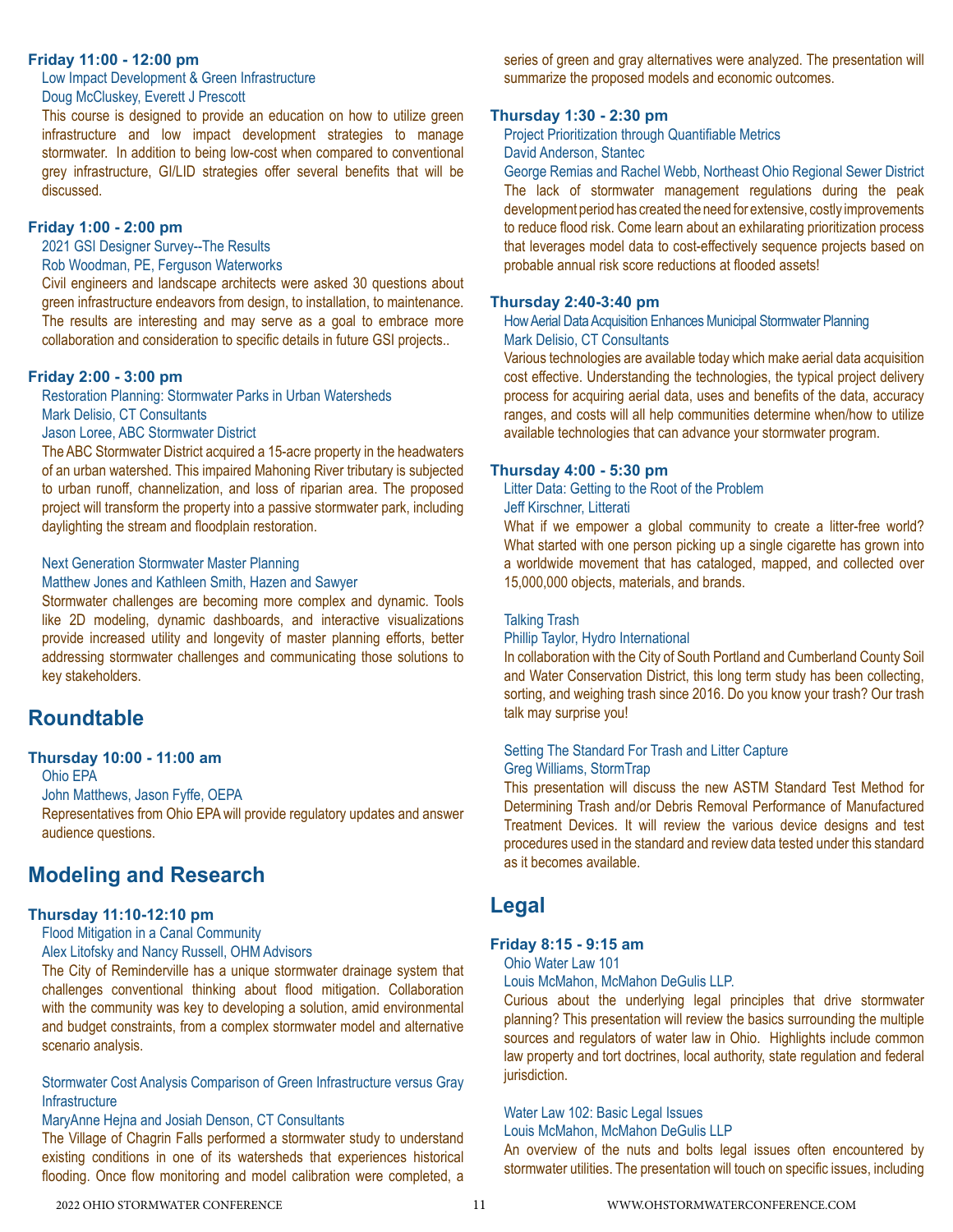ditch law, the examination of the practical implications of Sovereign Immunity, citizen suit protections available under the CWA, and flood insurance/flood mapping issues.

#### **Friday 9:45 - 10:45 am**

Legal Hot Topics and Headlines in Stormwater Management

Wendlene Lavey and Megan Goedeker, McMahon DeGulis LLP

Get informed on the latest stormwater-related litigation and other timely, legal hot topics and the practical implications for all who have a direct stake in stormwater management, non-point source pollution or the modeling of urban water systems.

Legal Hot Topics and Headlines in Stormwater Management

Louis McMahon and Wendlene Lavey, McMahon DeGulis LLP

Communities face a number of legal issues related to stormwater management: from assessing the authority to regulate to the right to inspect and maintain control measures. In this session, facilitated by attorneys but engaged by conference participants, we will discuss and address topics and compare notes on legal issues.

#### **Friday 11:00 - 12:00 pm**

Increasing Stormwater Resiliency Through Innovative Codes & Ordinances Tom Batroney, AKRF

James Stitt, PWSA

In 2021, the Pittsburgh Water and Sewer Authority updated its stormwater codes and ordinances to create a more robust language to protect public infrastructure from the impacts of future climate change rainfall and increased peak flows in known flood prone watersheds.

Meeting PIPE Requirements of the Small MS4 General Permit

Sara Guiher and Eric Kostecky, Toledo Metropolitan Area Council of **Governments** 

A public involvement and education resource was created to assist communities in meeting requirements of addressing requisite TMDL pollutants in the updated NPDES small MS4 general permit. Presenters will discuss the development process and opportunities to apply in other areas.

#### **Friday 1:00 - 2:00 pm**

The Municipal Toolbox: Tools and Legal Strategies for Stormwater Management

Louis McMahon and Megan Goedeker, McMahon DeGulis LLP

Is your municipality using all the tools at its disposal as you plan your stormwater management strategy? Come hear about how to best employee concepts including credit regimes, impervious surface fee adoption, infrastructure improvement, and integrated planning and affordability.

#### Nutrients, Nutrients, Nutrients!

Wendlene Lavey, McMahon DeGulis LLP

Nutrients are found in all of Ohio's many lakes, rivers, and streams. The regulatory strategy to mitigate this pollution continues to evolve. Learn how this will affect municipal stormwater management strategies.

#### **Friday 2:00 - 3:00 pm**

Conservancy Districts and Flood Reduction John Hoopingarner, McMahon DeGulis LLP Boris Slogar, Muskingum Watershed Conservancy District A lessons learned approach that will appeal to water managers and stormwater utilities alike.

### **Industrial**

#### **Thursday 10:00 - 11:00 am**

Innovative uses of geospatial data processes improve Toledo's Stormwater Utility

Brian Stevens, CP, GISP, Woolpert

Lorie Haslinger and Christy Soncrant, City of Toledo

This presentation will focus on Toledo's implementation of AI/machine learning technology and the processes used to accurately delineate impervious surfaces in support of stormwater utility development and maintenance.

#### **Thursday 11:10 - 12:10 pm**

Tips for figuring out Multi-State Industrial Stormwater Compliance Nathan Collier, POWER Engineers, Inc.

This presentation will provide an overview of the relationship between the EPA Multi-Sector General Permit (MSGP) and corresponding state industrial stormwater general permits. Attendees will learn useful tricks to help them confidently tackle industrial stormwater compliance when faced with an unfamiliar state's regulations.

#### **Thursday 1:30 - 2:30 pm**

Utility Federal Funding Update: American Rescue Plan and Infrastructure Act

Jeffrey P. Rowe, CPA, Jeffrey P. Rowe, CPA

This presentation will provide the eligible uses of the American Rescue Plan's Fiscal Recovery Funds for stormwater projects as well as an update on the Infrastructure Act, including what stormwater utilities can do now to plan ahead and develop effective strategies for leveraging pending infrastructure dollars.

#### **Thursday 2:40 - 3:40 pm**

Capturing Sediment on the Go, Enabling Clean Water to Flow. Corydon Coppola, Flo-Water

This session provides approaches on sediment and erosion control and review on how optimal stormwater quality is achieved when erosion and sediment control are both addressed. Post-construction storm drain inlet protection systems that grab the sediment, debris, trash, and more before hitting our waters will be presented.

### **Transportation**

#### **Thursday 4:00 - 5:30 pm**

ODOT Culvert Replacement Cost Benefit Analysis Katie Nolan, Gresham Smith

ODOT's culvert database contains in excess of 83,000 culvert records. The Cost Benefit Analysis reviewed multiple attributes through fatal flaw and preferred method analyses to determine which replacement/rehabilitation method was most appropriate. Results of this analysis allowed ODOT to determine if it was cost-effective to self-perform culvert replacement.

ODOT Research – Soil Amendment for Stormwater Volume Reduction Justin Kerns, ms consultants, inc.

#### Jonathan Prier, ODOT

ODOT's Office of Hydraulic Engineering Research, in collaboration with ms consultants, STONE Environmental, and United States Geological Survey, recently completed a research project to determine the effectiveness of soil amendment as a stormwater runoff volume reducing BMP.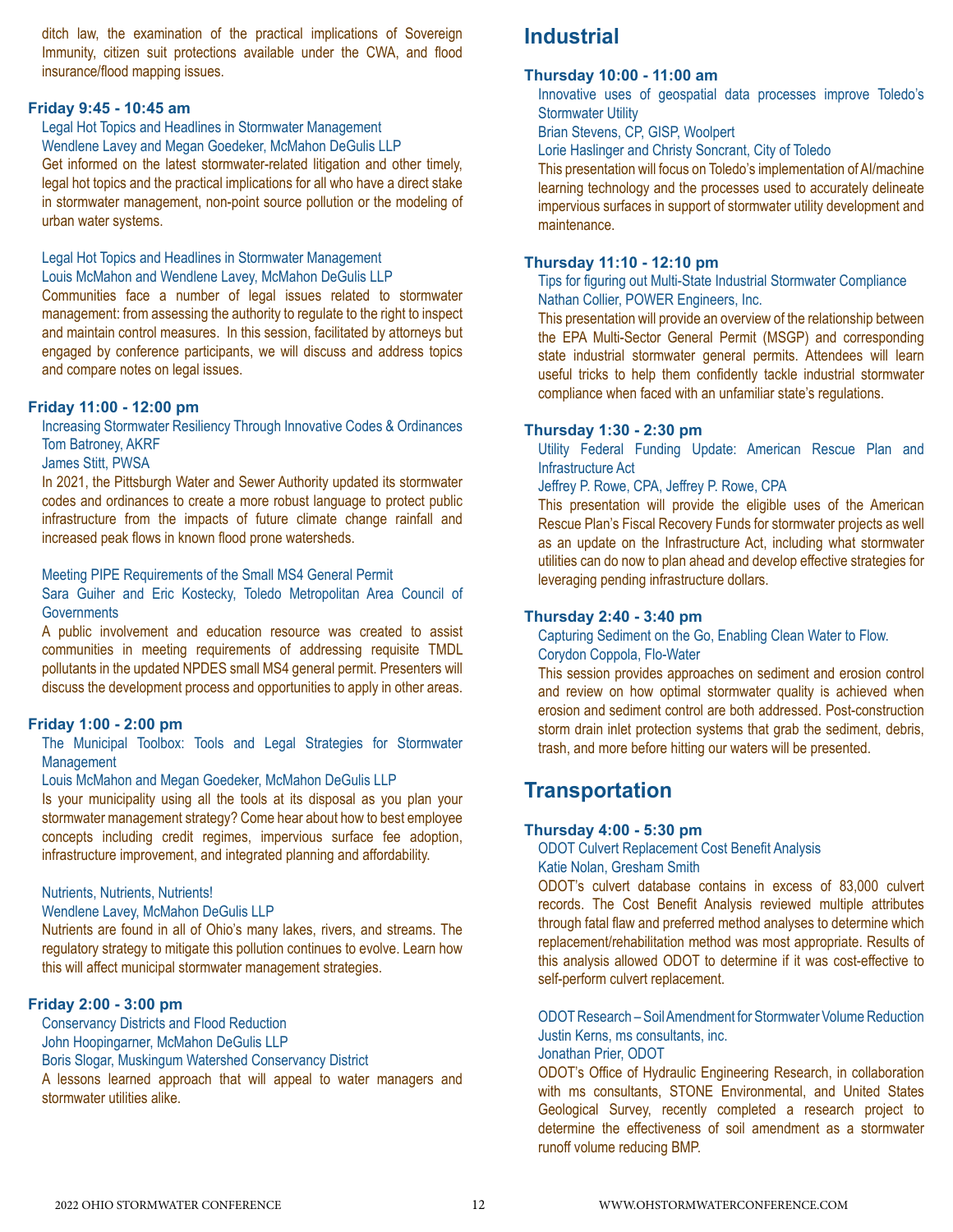### ODOT Stormwater Management Program Update

Kathryn Gruver and Greg Stacy, HDR

ODOT's dynamic stormwater management program completed strategic revisions to its stormwater management plan to meet the 2021 updated compliance requirements of the Ohio EPA MS4 permit.

#### **Friday 8:15 - 9:15 am**

Transportation Round table Jon Prier, ODOT Mark McCabe, JEO Consulting Group This roundtable session includes attendee interaction and sharing of current transportation stormwater issues, design requirements, water quality information.

#### **Friday 9:45 - 10:45 am**

Sustainability and Resilience: The Key to Reducing Climate Change Impacts

Julie Buffenbarger, Beton Consulting Engineers

Engineering practitioners have traditionally focused on the safety and reliability of significant infrastructure components without deliberate design and incorporating sustainable and resilient considerations. Approaches to help achieve higher sustainability and resilience for infrastructure include using new materials, construction techniques, and designs that enable longer-lasting life spans and improved life-cycle management.

Performance of Undersized Sediment Basins with Varying Dewatering Times

Alec Grimm, The Ohio State University

Three sediment basins, undersized according to state of Ohio design guidance, were monitored for TSS removal, turbidity removal, and particle capture efficiency. Drawdown times varied from 12 to 48 hours to determine how this factor affected sediment basin performance. We will offer practical guidance from this work on sediment basin design.

#### **Friday 11:00 - 12:00 pm**

Scioto Peninsula, Columbus - Urban Stormwater Planning and BMP Implementation

Robert Ferguson, EMH&T

The presentation will provide a case study of the planning, design, and construction of stormwater management facilities in a dense urban neighborhood in downtown Columbus, Ohio. The implementation of Green BMPs was a primary focus for the project.

#### **Friday 1:00 - 2:00 pm**

Bridging Waterway Challenges

Hans Gucker and Adrienne Earley, ODOT

Temporary access fills (cofferdams, causeways, etc.) are necessary for completion of many bridge projects impacting regulated waterways. Project owners and planners can face many regulatory, design and construction challenges associated with temporary access fills. Representatives of ODOT will discuss how to successfully manage these challenges using real project examples.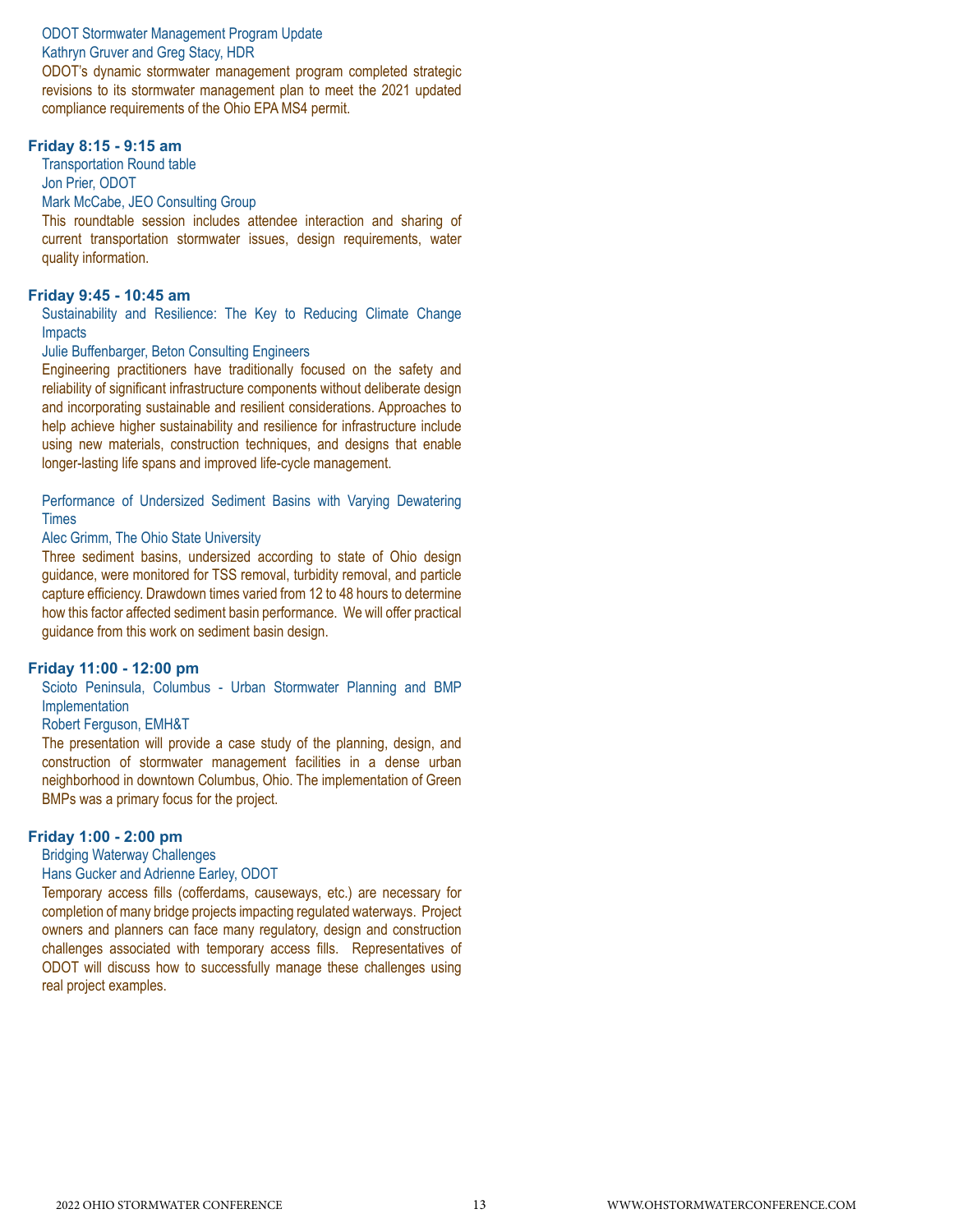# Sponsors

Platinum Level ADS Butler County Storm Water District GPD Group Northeast Ohio Regional Sewer District

#### Gold Level

ABT Inc. CDM Smith **Contech** CT Consultants, Inc. Davey Resource Group Environmental Design Group Ferguson Waterworks Grande Water Management JEO Consulting Group J W Faircloth & Son, Inc McMahon DeGulis, LLP Meadville Land Service, Inc. ODNR OHM Advisors Stantec Consulting Services, Inc. **TetraTech** 

## **Exhibitors**

ABT Inc. ACO Inc. ADS American Excelsior Company Applied Polymer Systems Atlas Technical Baughman Tile Company Bio Clean, a Forterra Company **Biohabitats** CDM Smith Civil & Environmental Consultants, inc. Contech Engineered Solutions Coyle SWPPP Professionals CT Consultants, Inc. CTL Engineering Davey Resource Group EJ EMH&T Environmental Design Group Enviroscience, Inc. Ernst Conservation Seeds Eurofins TestAmerica Everett J Prescott Ferguson Waterworks

Silver Level. Atlas Technical EMH&T Everett J Prescott Hi-Vac Corporation K.E. McCartney & Associates, Inc. Marks Construction ms consultants, Inc. OEPA Site Supply, Inc. Stormwater Solutions Water Environment Federation

#### Bronze Level

AECOM Coldwater Consulting LLC CTL Engineering Deerfield Regional Storm Water District DLZ Ohio Inc. EJ EnviroScience, Inc. Hazen and Sawyer HDR Maakil Group, Ltd. The Mannik & Smith Group, Inc. POWER Engineers Rymar Waterworks Innovations S&ME StormTrap Summit Soil and Water Sweeping Corp of America V3 Companies

Flexamat FloodBreak FODS LLC Forterra Geoshack GPD Group Grande Water Management GrassWorx InstaTurf Hi-Vac Corporation Hydra Tech Engineered Products J W Faircloth & Son, Inc K.E.McCartney & Associates, Inc. Marks Construction Meadville Land Service Inc Meredith Brothers, Inc. ms consultants, inc. MTech National Gunite NDS, Inc. **NEORSD** New Pig Energy Norwalk Concrete Industries ODNR

OHM Advisors OSWA OTT HydroMet OWEA Precision Laser & Instrument, Inc. Rain Guardian Redi Rock Structures of OKI Rymar Waterworks Innovations S&ME Site Supply, Inc. **StormTrap** Storm Water Solutions **SWPPPTrack** Sweeping Corp of America Terracon Consultants, Inc. **TetraTech** Triton Environmental Verdantas Water Environment Federation